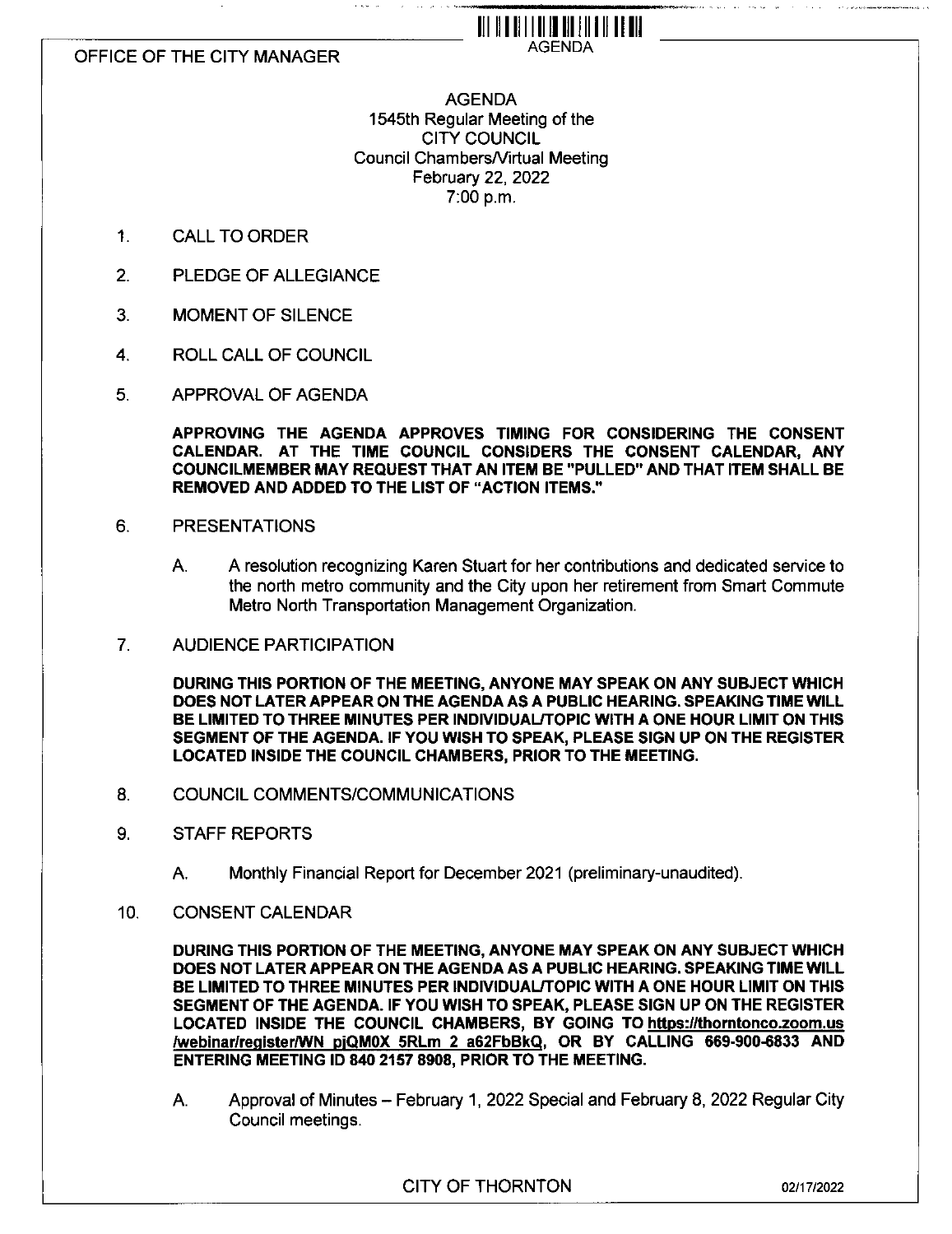## OFFICE OF THE CITY MANAGER

#### **10.** CONSENT CALENDAR - Continued

- B. A resolution reappointing and appointing members to the Building Code Advisory Board; Businesses of Thornton Advisory Commission; Development Permits and Appeals Board; Election Commission; Judicial Appointment and Retention Advisory Commission; Local Licensing Authority; Parks and Open Space Advisory Commission; and Thornton Active Adult Board.
- C. A resolution authorizing negotiations and, if necessary, eminent domain proceedings to acquire property interests necessary to construct the Thornton Water Project.

### 11. PUBLIC HEARINGS

IN ORDER TO SCHEDULE THE TIMING AND LENGTH OF PUBLIC HEARINGS FOR THE CONVENIENCE OF THE COUNCIL, THE GENERAL PUBLIC, AND INTERESTED PARTIES, THE FIRST PUBLIC HEARING WILL BEGIN AT OR BEFORE 7:30 P.M., OR AS SOON THEREAFTER AS POSSIBLE. THIS SEGMENT OF THE AGENDA WILL LAST NO MORE THAN TWO HOURS. PROPONENTS AND OPPONENTS WHO WISH TO SPEAK ARE REQUESTED TO SIGN UP, PRIOR TO THE BGINNING OF THE MEETING, ON THE REGISTER LOCATED INSIDE THE COUNCIL CHAMBERS, BY GOING TO https://thorntonco.zoom.us/webinar/register/WN PlQMOX SRLm 2 a62FbBkQ. OR BY CALLING 669-900-6833 AND ENTERING MEETING ID 840 2157 8908, AND LIMIT THEIR REMARKS TO THREE MINUTES. GROUPS OF CITIZENS BROUGHT TOGETHER BY A COMMON INTEREST ARE REQUESTED TO CHOOSE A SPOKESPERSON WHOSE TIME TO COMMENT MAY BE EXTENDED AT THE DISCRETION OF THE MAYOR. SPEAKERS MAY BE ASKED TO BE SWORN IN BY THE CITY CLERK IF THEY WISH TO SUBMIT FACTS RATHER THAN OPINIONS.

- A. A public hearing regarding a resolution approving the Service Plan for the 164 $^{\text{th}}$ Avenue and York Street Metropolitan District and Intergovernmental Agreement between the City and the 164<sup>th</sup> Avenue and York Street Metropolitan District regarding the Service Plan for the District. [Public Hearing]
- B. A public hearing regarding an ordinance approving an Amendment to an Overall Development Plan/Conceptual Site Plan for the Bramming Farm commercial development generally located on the southwest corner of East 128<sup>th</sup> Avenue and Hudson Street (Bramming Farm Subdivision Filing No. 3). [Public Hearing]
- **C.** A continued public hearing regarding a resolution upholding the decision of the Development Permits and Appeals Board denying a variance request regarding the installation of artificial turf within the front yard of an existing single-family residential property located at 11597 Ash Circle (Woodglen Filing No. 6). [Public Hearing]

## 12. ACTION ITEMS

A. A resolution appointing Tiffany Sorice as Presiding Municipal Judge for the City of Thornton, effective March 7, 2022, and approving the associated Employment Agreement.